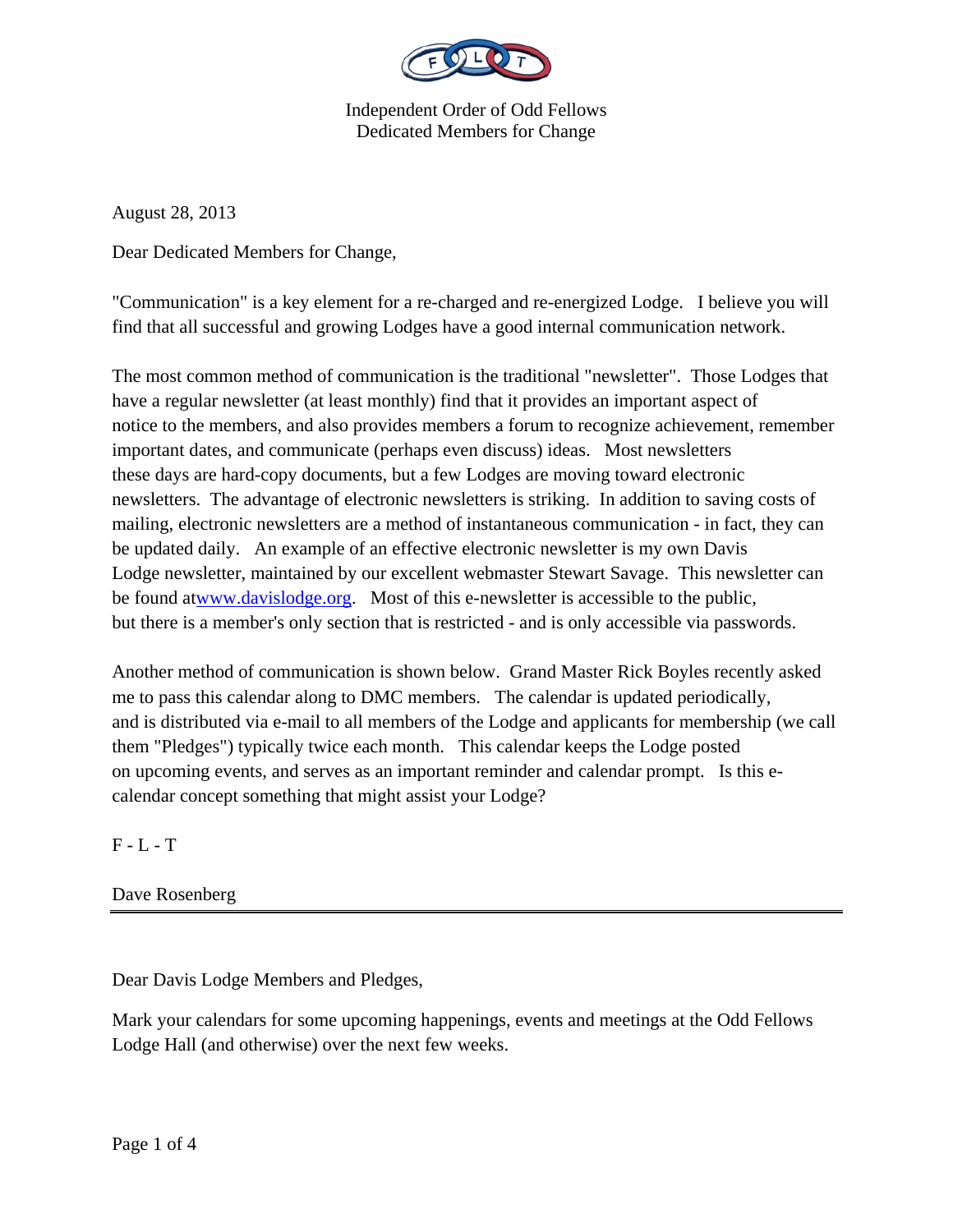

Wednesday, August 28, Canton Davis #7 meeting starts at 5:30 p.m. (note earlier start time) at the Lodge.

Wednesday, August 28, Fourth Wednesday meeting of the Odd Fellows Lodge, 6 p.m. social hour and 7 p.m. formal meeting and Initiation of New Members.

Thursday, August 29, Club Night at the Lodge, canceled for summer break.

Friday, August 30, 5 p.m. unveiling and dedication of the new Mural on the west wall of the Lodge. All invited to gather by the west wall, under the Mural.

Thursday, September 5, Thursday Live! at the Lodge, Upper Hall. Showtime is 7:30 p.m. Bluegrass music, including the featured artist Rita Hosking!

Thursday, September 5, Club Night at the Lodge, canceled for summer break.

Sunday, September 8, Second Sunday Bingo at the Lodge. Doors open at noon and Bingo begins at 1 p.m. Win up to \$250 in a game.

Sunday, September 8, Music Committee "Opera in the Park" day trip to San Francisco. Contact Charles Filmer for details at clrfilmer@sbcglobal.net.

Thursday, September 12, Club Night at the Lodge is back, 5 p.m. to 8 p.m.

Friday, September 13, Second Friday Odd Poetry at the Lodge, 6:30 to 7:30 p.m.

Friday, September 13, Wine Club meets at the home of Dody and Landy Black, 934 Jordan Circle, Woodland. 7 p.m. till 9 p.m. Zinfandel is featured - bring a bottle to share. Please also bring an appetizer to share.

Saturday, September 14, Second Saturday meeting of the Odd Fellows Lodge, breakfast at 6:45 a.m. and meeting at 9:30 a.m.

Saturday, September 14, Second Saturday Davis Encampment #21 meeting, 11 a.m. at the Lodge.

Thursday, September 19, Club Night at the Lodge, 5 p.m. to 8 p.m.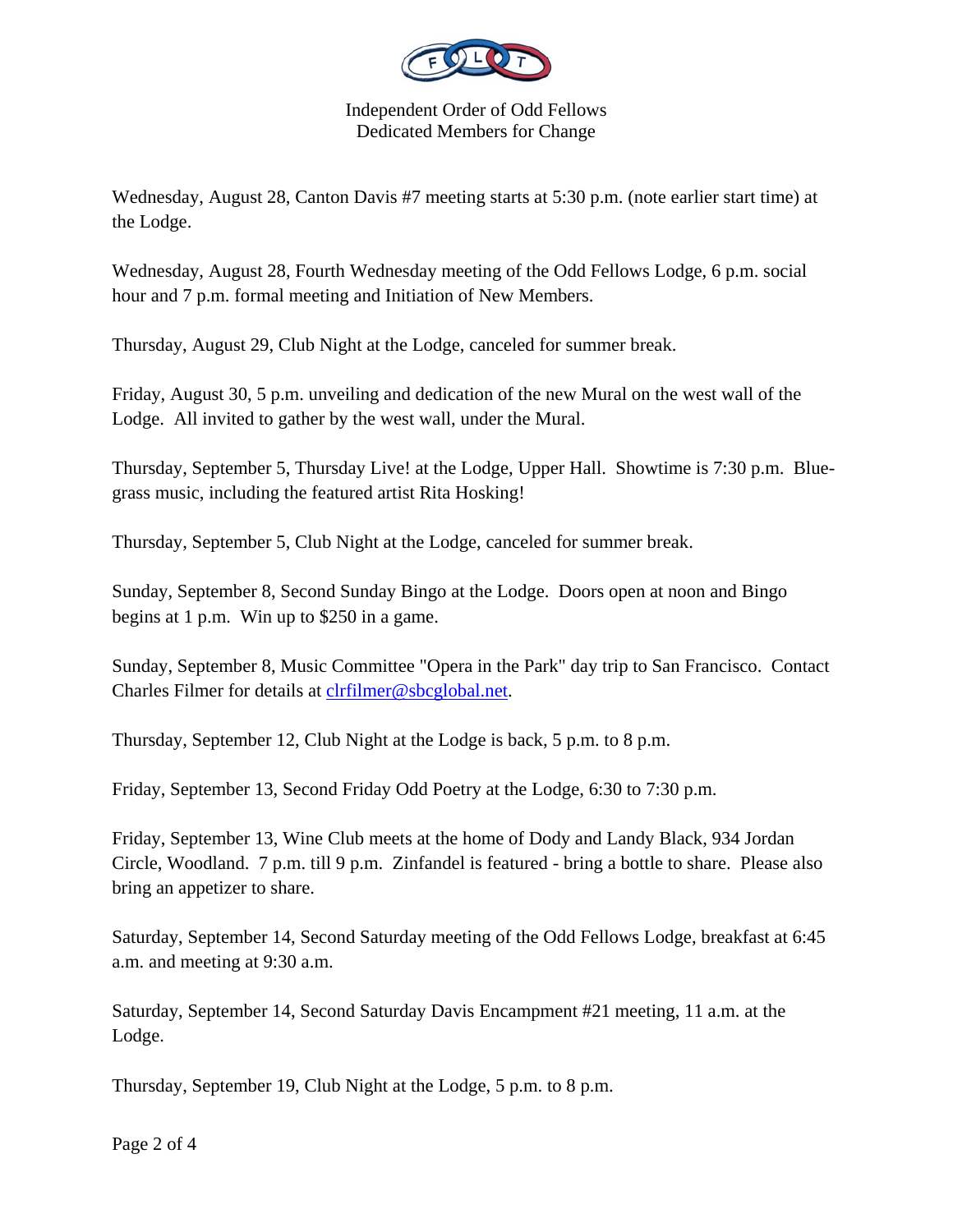

Saturday, September 21, Davis Odd Fellows Associate Members of Volcano Lodge, travel to Volcano Lodge for annual historical meeting. Contact Dave Reed at dreedng@gmail.com.

Monday, September 23, Hall Board meeting at 5 p.m. in Conference Room.

Monday, September 23, Fourth Monday meeting of the Davis Rebekah Lodge, "social hour" at 6:30 p.m. and meeting begins at 7 p.m. Initiation tonight.

Wednesday, September 25, Canton Davis #7 meets tonight starting at 5:45 p.m.

Wednesday, September 25, Fourth Wednesday meeting of the Odd Fellows Lodge, 6 p.m. social hour and 7 p.m. meeting of the Lodge.

Thursday, September 26, Club Night at the Lodge, 5 p.m. to 8 p.m.

Thursday, October 3, Club Night at the Lodge, 5 p.m. to 8 p.m.

Thursday, October 3, Thursday Live! at the Lodge. Showtime is at 7:30 p.m. Details to follow.

Saturday, October 5, Annual OddtoberFest at the Lodge, 6 to 9 p.m. RSVP to Rene Liston at reneeliston@gmail.com.

Thursday, October 10, Club Night at the Lodge, 5 p.m. to 8 p.m.

Friday, October 11, Second Friday Odd Poetry at the Lodge, 6:30 to 7:30 p.m.

Saturday, October 12, Second Saturday meeting of the Odd Fellows Lodge, breakfast at 6:45 a.m. and meeting at 9:30 a.m.

Saturday, October 12, Second Saturday Davis Encampment #21 meeting, 11 a.m. at the Lodge.

Sunday, October 13, Second Sunday Bingo at the Lodge. Doors open at 12 noon and Bingo begins at 1 p.m. Win up to \$250 in a game.

Thursday, October 17, Club Night at the Lodge, 5 p.m. to 8 p.m.

Friday, October 18, Wine Club meets at the home of Kerry Daane Loux. Details to follow.